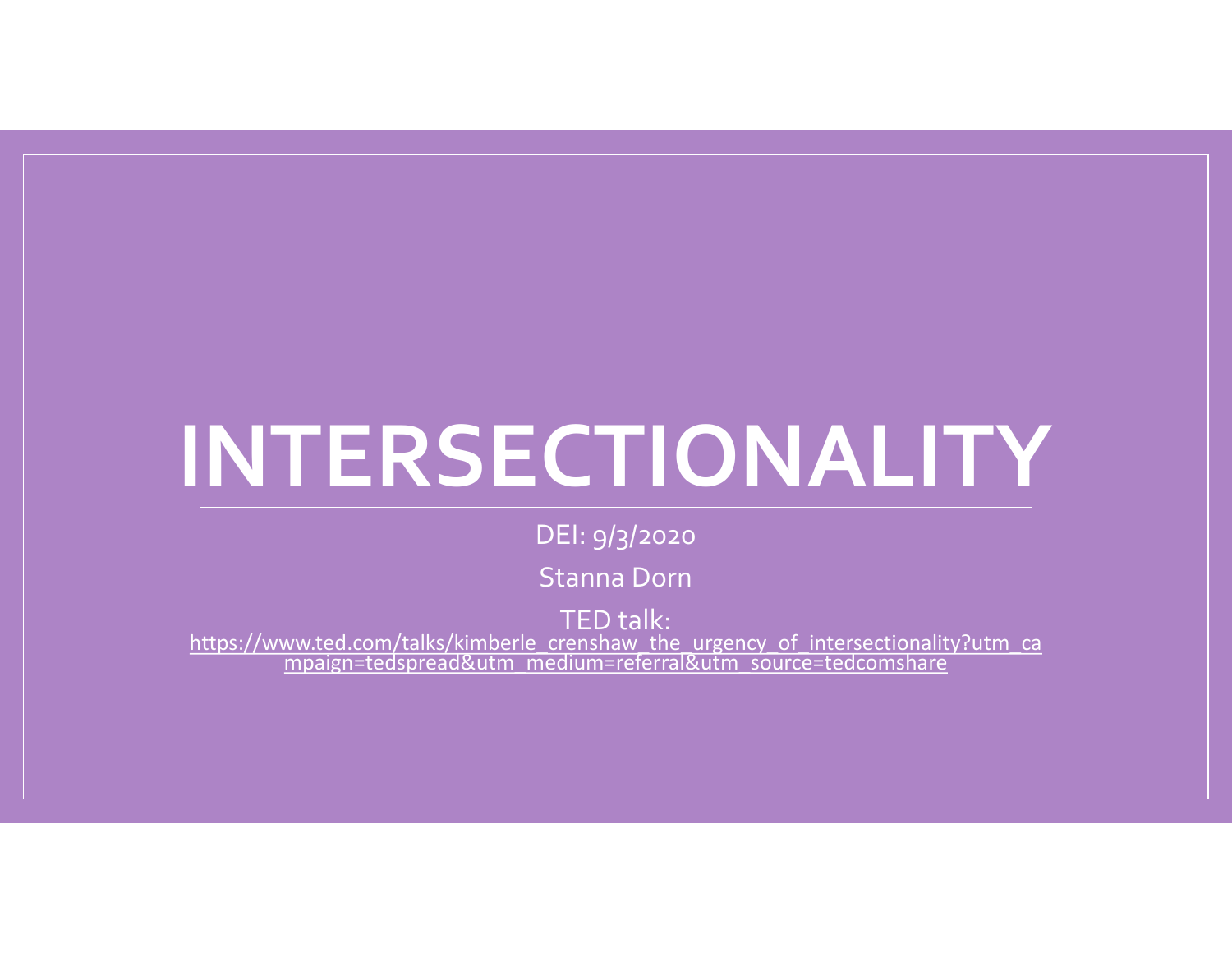# It all started with a woman named Emma DeGraffenreid… **It all started with a woman named Emma**<br>De**Graffenreid...**<br>•Court case: DeGraffenreid v. General Motors<br>•DeGraffenreid believed she was denied employment<br>because she was a Black woman **It all started with a woman named Emma**<br> **DeGraffenreid...**<br>•Court case: DeGraffenreid v. General Motors<br>•DeGraffenreid believed she was denied employment<br>•Court dismissed her case because the company was able<br>•Court dism

- 
- because she was a Black woman
- •Court dismissed her case because the company was able to show that they hired both women and African-Americans
- •However, the only African-Americans hired were men, and the only women hired were white. How to describe the core issue Emma was facing in trying to get a job?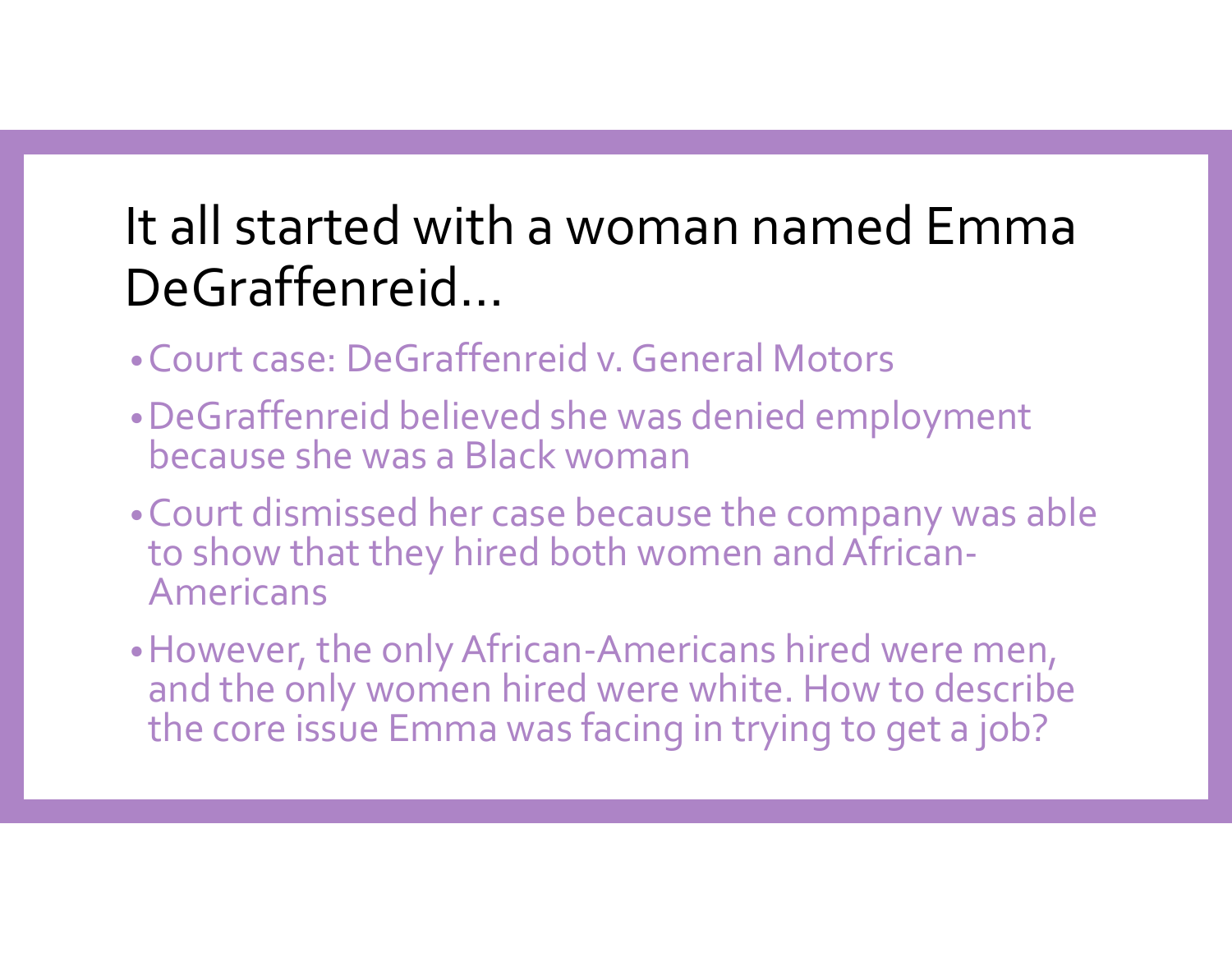- Enter Kimberlé Crenshaw<br>• Professor of Law at UCLA and Columbia Law •Professor of Law at UCLA and Columbia Law **School**
- •Foundational work in Critical Race Theory
- •Co-founder of the African American Policy Forum (AAPF)
- **Enter Kimberlé Crenshaw<br>•Professor of Law at UCLA and Columbia Law<br>•Co-foundational work in Critical Race Theory<br>•Co-founder of the African American Policy<br>•Co-founder of the African American Policy<br>•Corrum (AAPF)<br>•With r** asked the question: how can we frame<br>Emma's case such that courts could see how Emma's identity as a black woman caused her to experience 'injustice squared'?

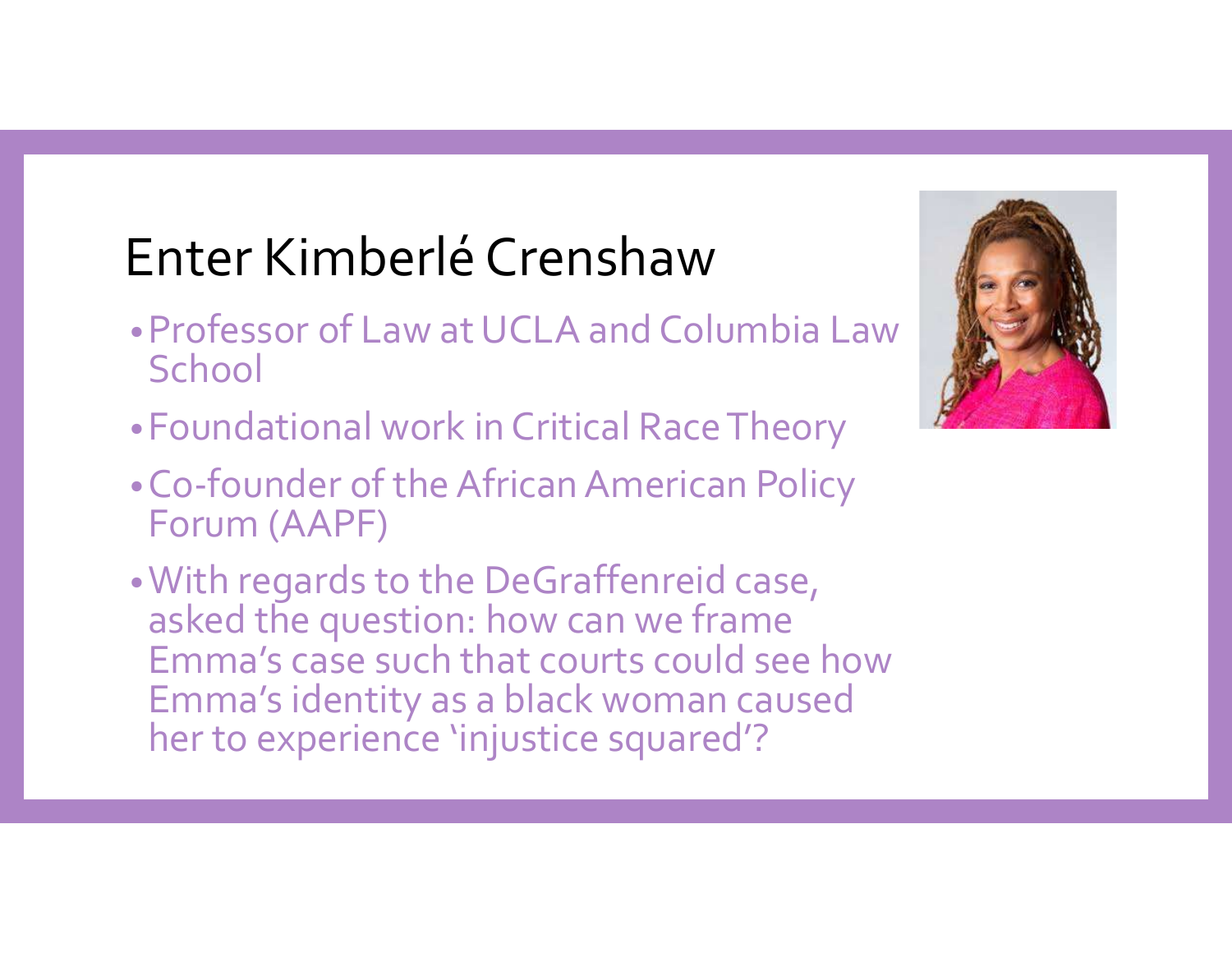#### The result: intersectionality

- "the theory that the overlap of various social identities, as race, gender, sexuality, and class, contributes to the specific type of systemic oppression and discrimination experienced by an individual" (https://www.dictionary.com/browse/intersectionality)
- "... the idea that when it comes to thinking about how inequalities persist, categories like gender, race, and class are best understood as overlapping and mutually constitutive rather than isolated and distinct"
	- (Wingfeld,

https://www.theatlantic.com/business/archive/2016/10/79-cents/504386/)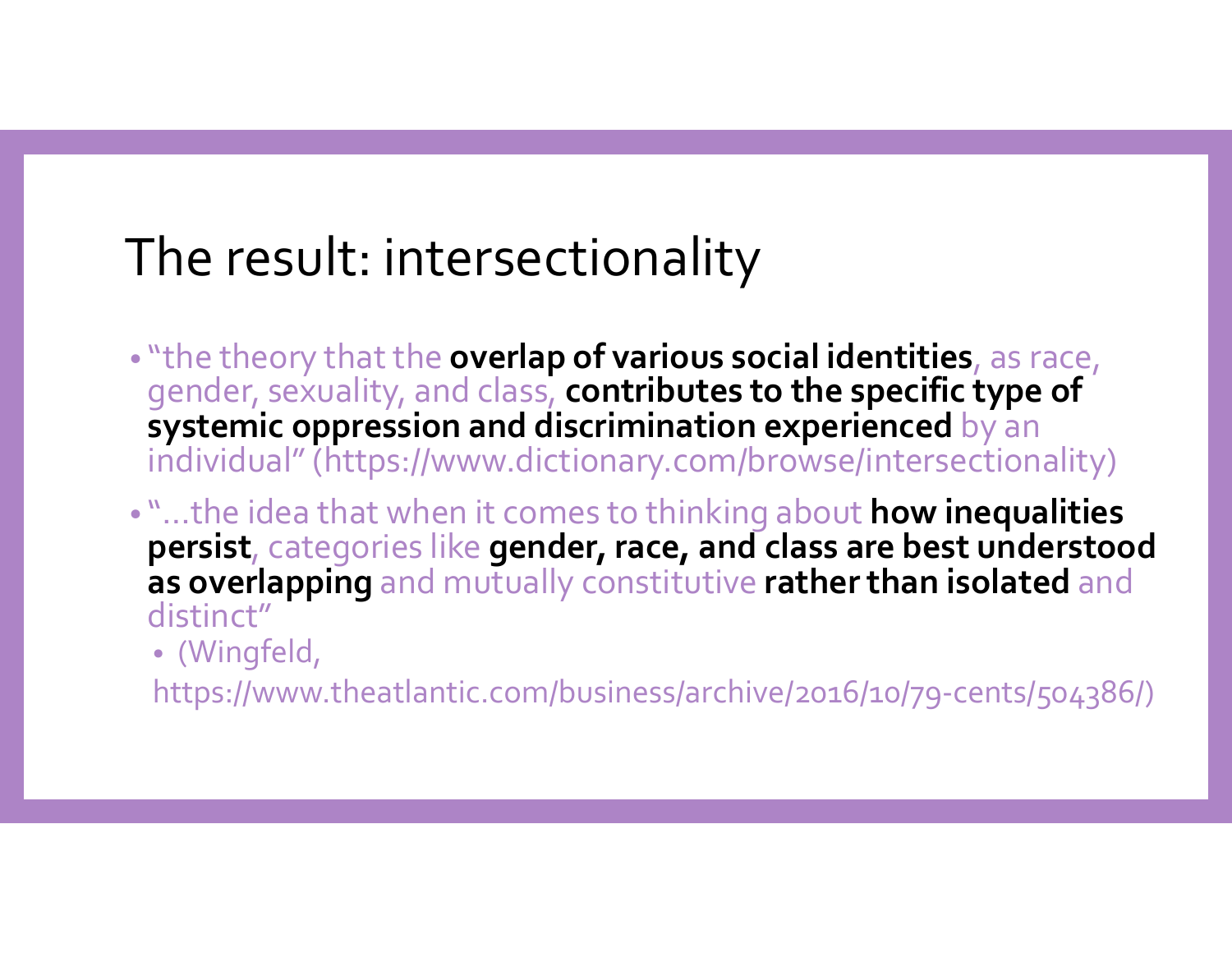#### The result: intersectionality

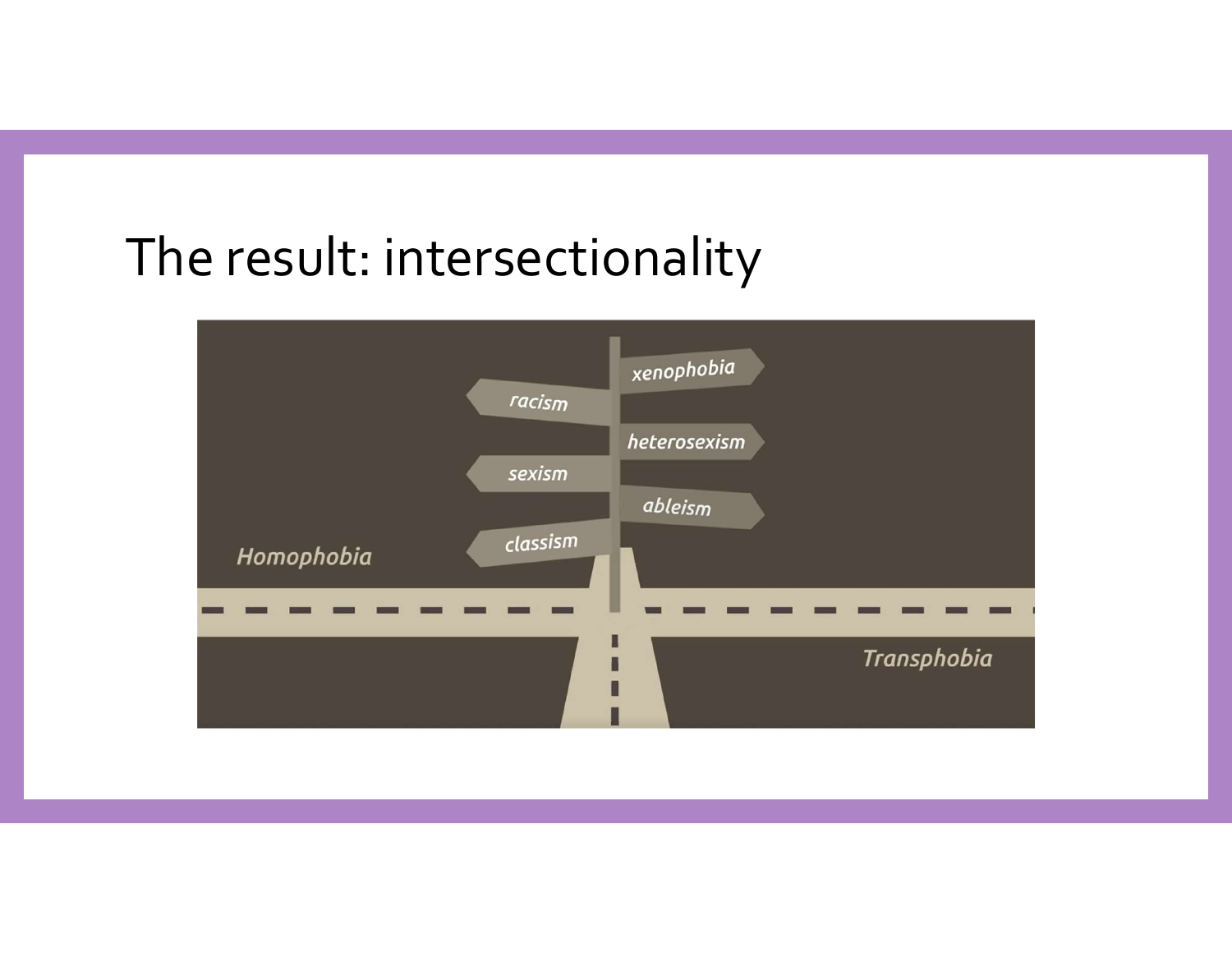#### Why does intersectionality matter?

- •Being cognizant of intersectionality allows one to acknowledge how multiple facets of inequality can compound on one another
- •Recognizing intersectionality and its impacts allows you to be more empathetic towards people from more marginalized backgrounds • Being cognizant of intersectionality allows one to<br> **acknowledge how multiple facets of inequality can**<br> **compound on one another**<br>
• Recognizing intersectionality and its impacts allows you<br>
to **be more empathetic towar**
- to people you might work with in a future job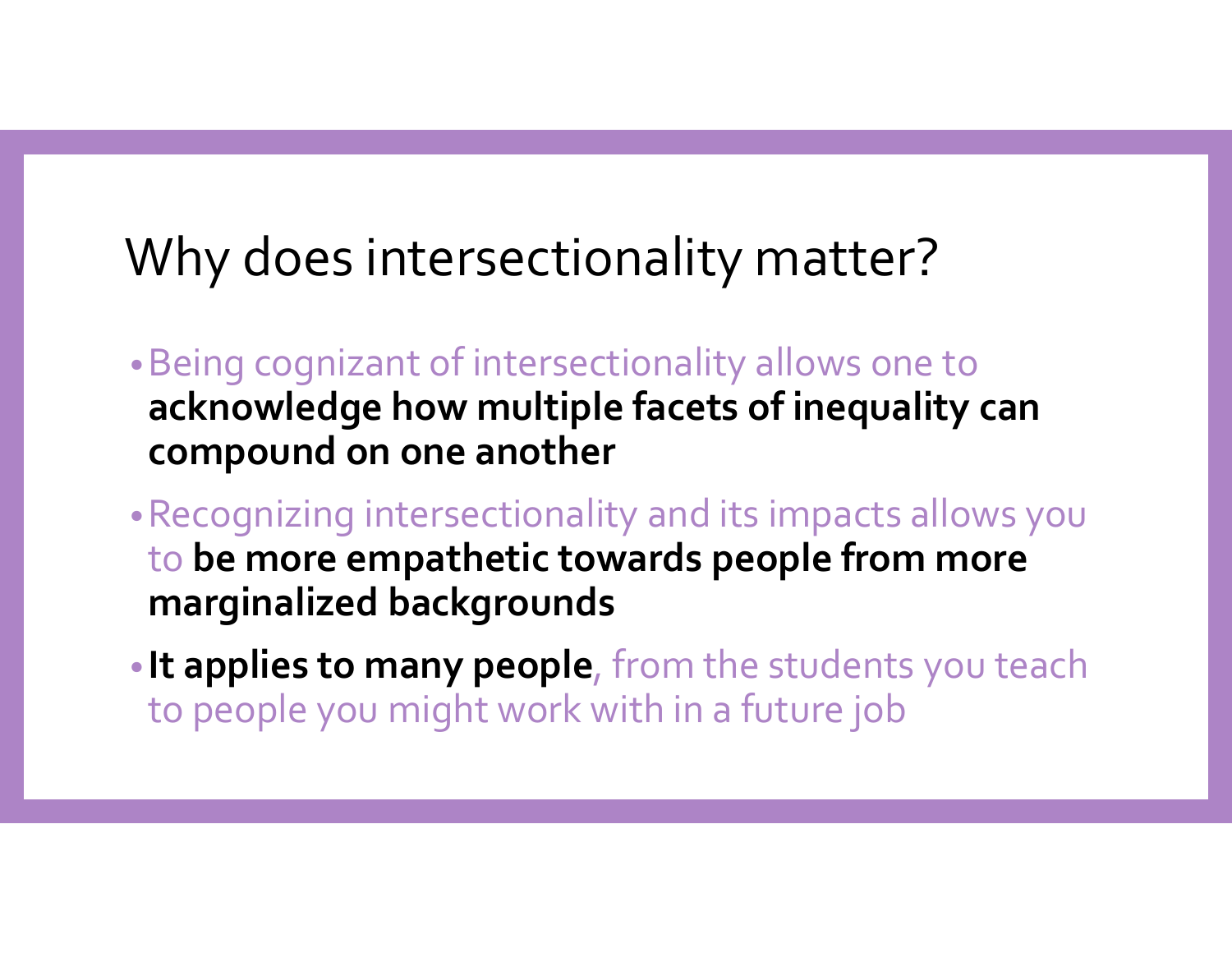#### Current tension/ambiguity: exact definition of intersectionality

- •The frame of intersectionality has broadened since it was first introduced in the context of Black women
- •Some claim that it is too broad now and that anyone can write their own definition of intersectionality
- •Some believe that it should only be used in its original context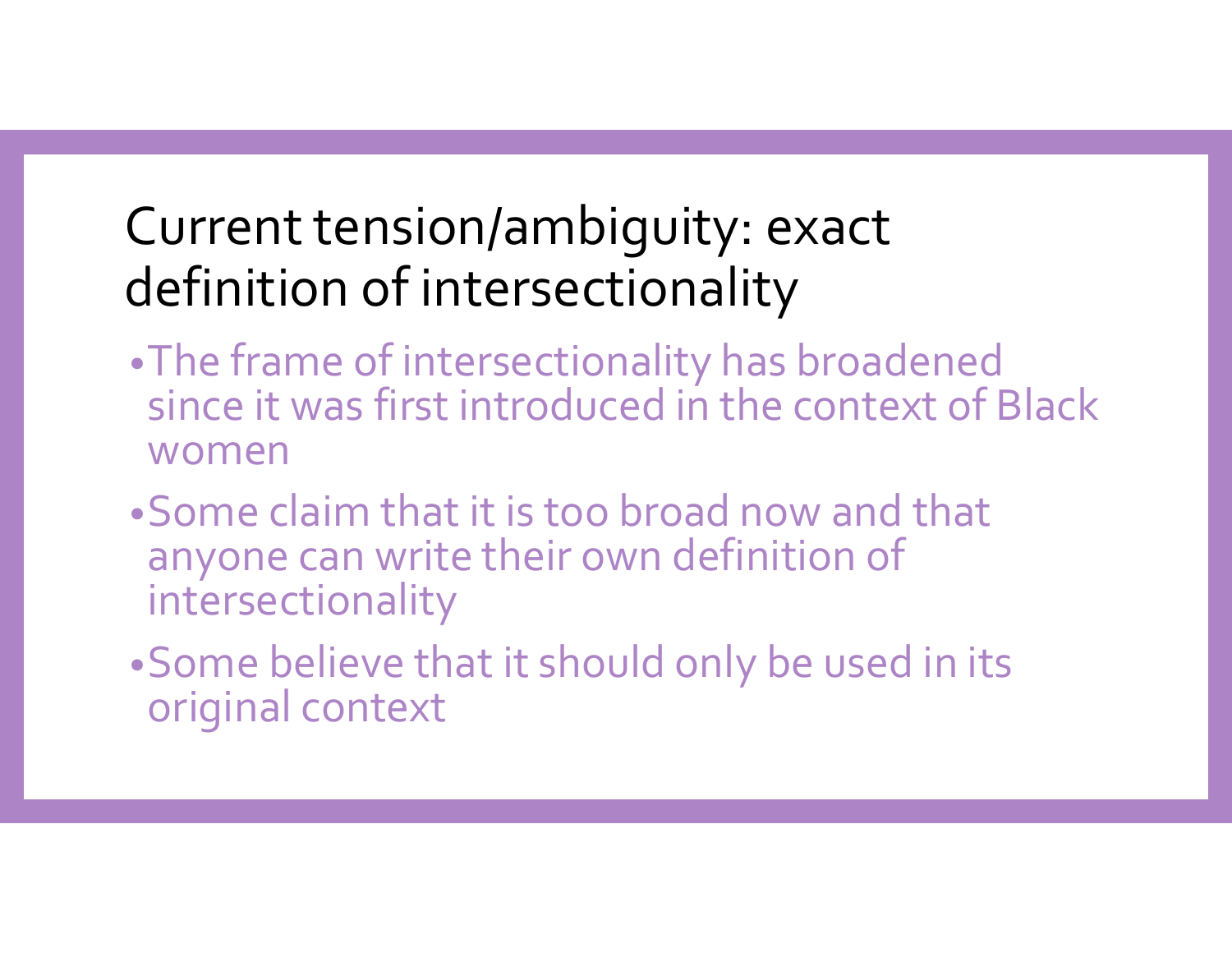#### What can I do in response to this?

- •Have increasing awareness towards the multiple intersecting identities that perpetuate inequity
- •Realize that intersectionality means that not everyone's experience with discrimination and inequality is the same
- •Take action: if you are not actively working towards dismantling systemic racism and inequity, you are complicit
	- •Educate yourself—learn about its history
	- •Get comfortable being uncomfortable
	- •Call it what it is when you see it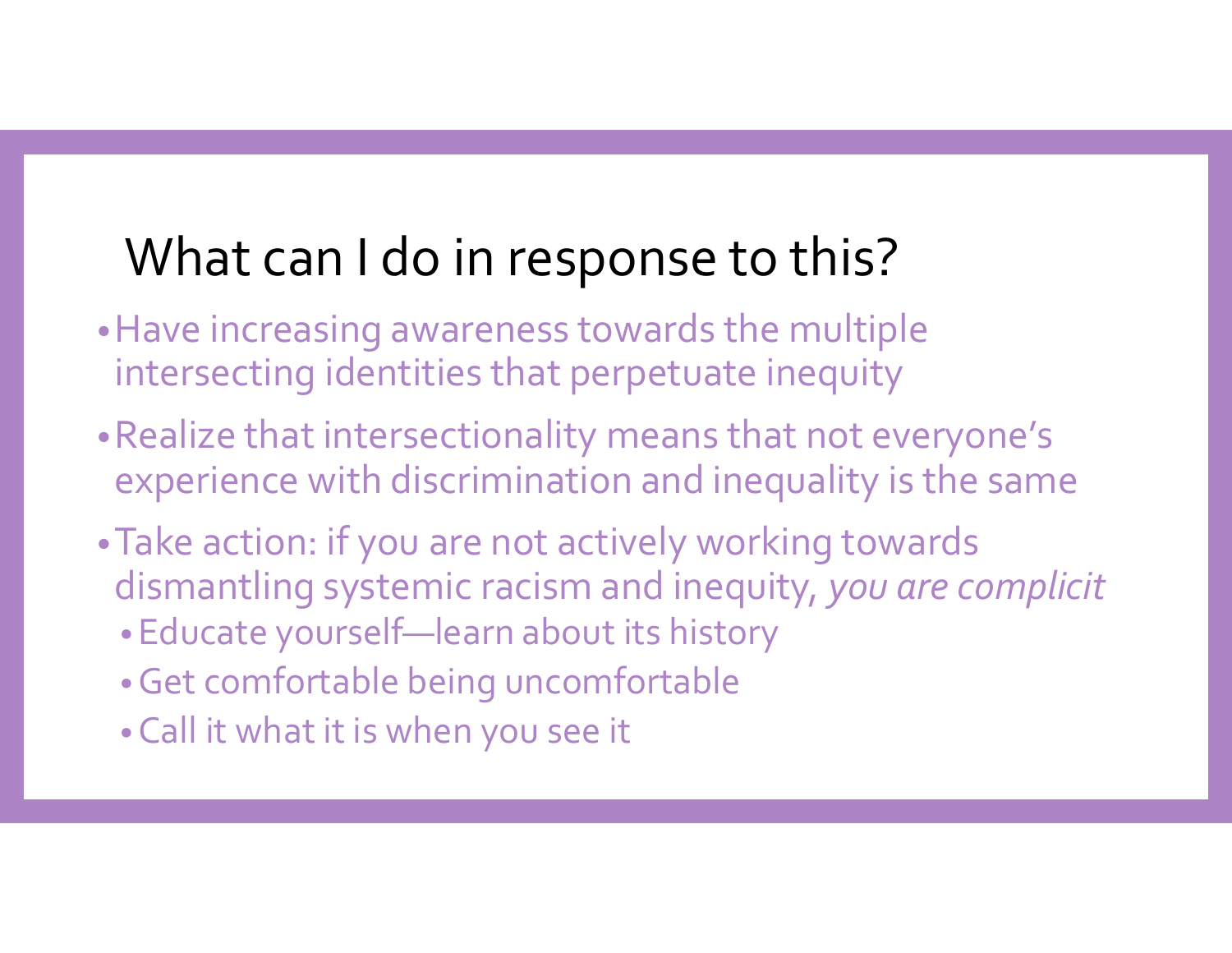### #SayHerName: Breonna Taylor

- 26-year-old EMT killed by police on March 13<sup>th</sup>
- •Many issues with how her case was handled
- •One of the officers was fired, the others were placed on administrative reassignment—none of the officers have faced criminal charges
- •This contrasts George Floyd's case, in which all officers were criminally charged quickly after its occurrence